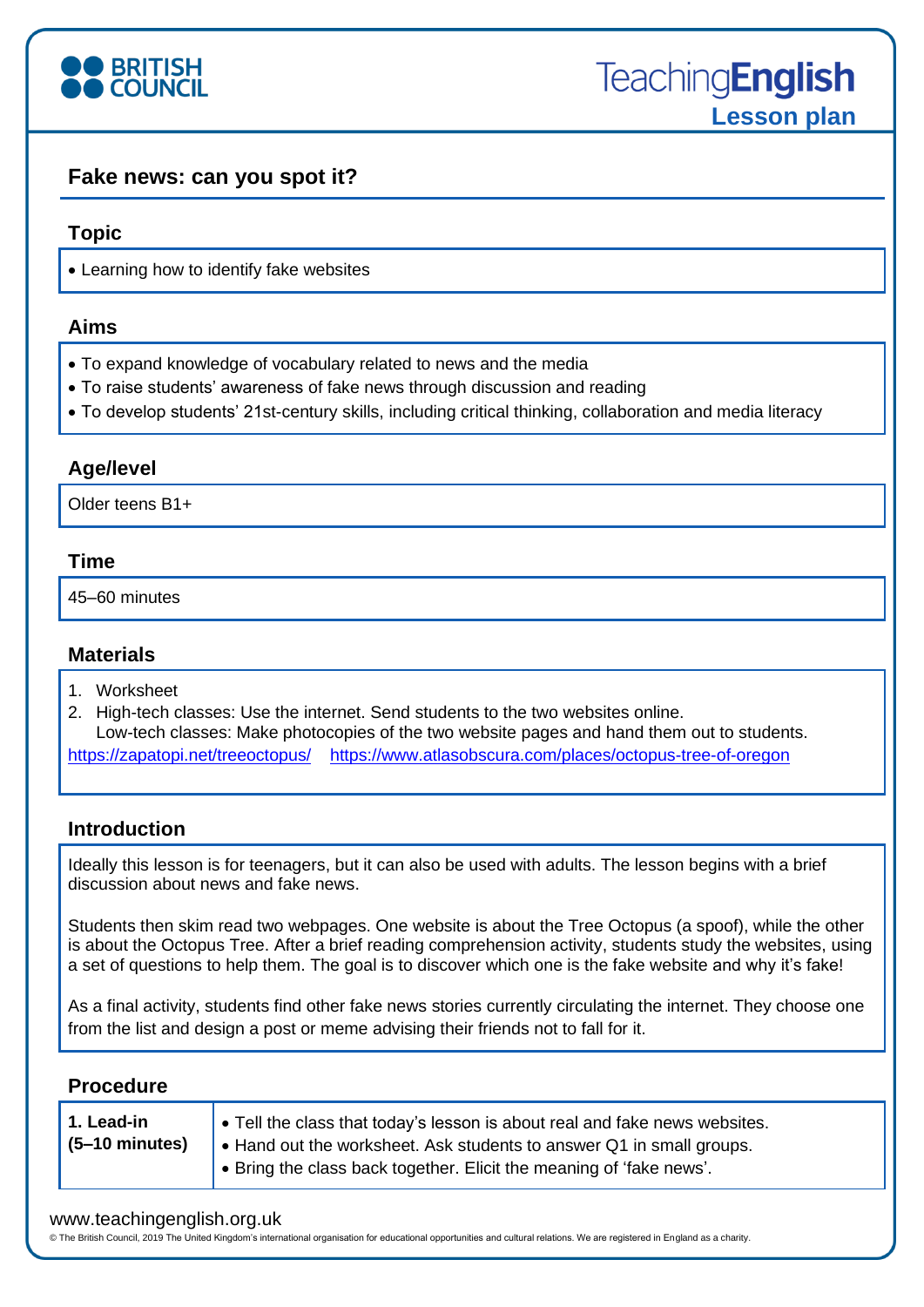| O BRITISH<br>O COUNCIL                                | <b>TeachingEnglish</b><br><b>Lesson plan</b>                                                                                                                                                                                                                                                                                                                                                                                                                                                                                                                                                                                                                         |
|-------------------------------------------------------|----------------------------------------------------------------------------------------------------------------------------------------------------------------------------------------------------------------------------------------------------------------------------------------------------------------------------------------------------------------------------------------------------------------------------------------------------------------------------------------------------------------------------------------------------------------------------------------------------------------------------------------------------------------------|
|                                                       | • Encourage students to come up to the board and write a simple definition. Use<br>prompts to help them develop a more complete definition as a class, e.g. Is it<br>deliberate? Is it always a complete lie or does it contain some true elements? Where<br>do you find it? How is it spread? Why is it done? Read out a definition.                                                                                                                                                                                                                                                                                                                                |
|                                                       | Answer key<br>Fake news: the deliberate spreading of misinformation or hoaxes spread via traditional<br>print and broadcast news media or online media. Fake news is written and published<br>usually with the intent to mislead in order to damage an agency, entity or person,<br>and/or gain financially or politically, often using sensationalist, dishonest or outright<br>fabricated headlines and images to increase readership. (Wikipedia)<br>Fake news: false stories that appear to be news, spread on the internet or using other<br>media, usually created to influence political views or as a joke. (Cambridge Dictionary)                           |
| 2. Reading<br>$(10-15 \text{ minutes})$               | • Introduce Q2 of the worksheet. Tell the class that they are going to skim read two<br>website pages. One site is about a Tree Octopus, the other is about an Octopus<br>Tree. (Important: don't explain yet that one is fake.)<br>• Send students to the websites (high-tech) or give them the photocopies (low-tech).<br>https://zapatopi.net/treeoctopus/<br>https://www.atlasobscura.com/places/octopus-tree-of-oregon<br>• Set a time limit. Monitor and help students as they read the two websites quickly,<br>looking for specific information. Discourage them from spending a long time looking<br>up unknown vocabulary. Then briefly check the answers. |
|                                                       | Answer key: Tree Octopus<br>Habitat: In the temperate rainforests of the west coast of North America.<br>Characteristics: The octopus has eight arms. On average (measured from arm-tip to<br>mantle-tip) it is 30-33cm long. It is amphibious, intelligent and its eyesight is<br>comparable to that of humans.<br>History: The octopus has become endangered because the fashion industry began<br>to kill it in large numbers and sell it to the rich in the form of hat ornaments.                                                                                                                                                                               |
|                                                       | Answer key: Octopus Tree<br>Habitat: Pacific Northwest coast of the USA<br>Characteristics: The tree itself extends from a central base that is 15 metres around,<br>and instead of shooting straight up with a central trunk, the body of the tree splits into<br>a number of smaller trunks.<br>History: It is believed to be around 250 to 300 years old. No one knows how this tree<br>came to have so many trunks.                                                                                                                                                                                                                                              |
| 3. Discovery<br>activity<br>$(15-20 \text{ minutes})$ | • Lead students into Q3. Explain that one of the two websites was fake! Invite them to<br>guess which one, but don't give away the answer!<br>• Turn to p.2 of the worksheet and explain that we can use five W-questions to help us<br>validate websites. Pre-teach some useful vocabulary from the W-questions:<br>credible/genuine/authentic/legitimate, suspicious, sensational, source, layout, URL,<br>headline, reverse Google image search, Photoshop.                                                                                                                                                                                                       |

#### www.teachingenglish.org.uk

© The British Council, 2019 The United Kingdom's international organisation for educational opportunities and cultural relations. We are registered in England as a charity.